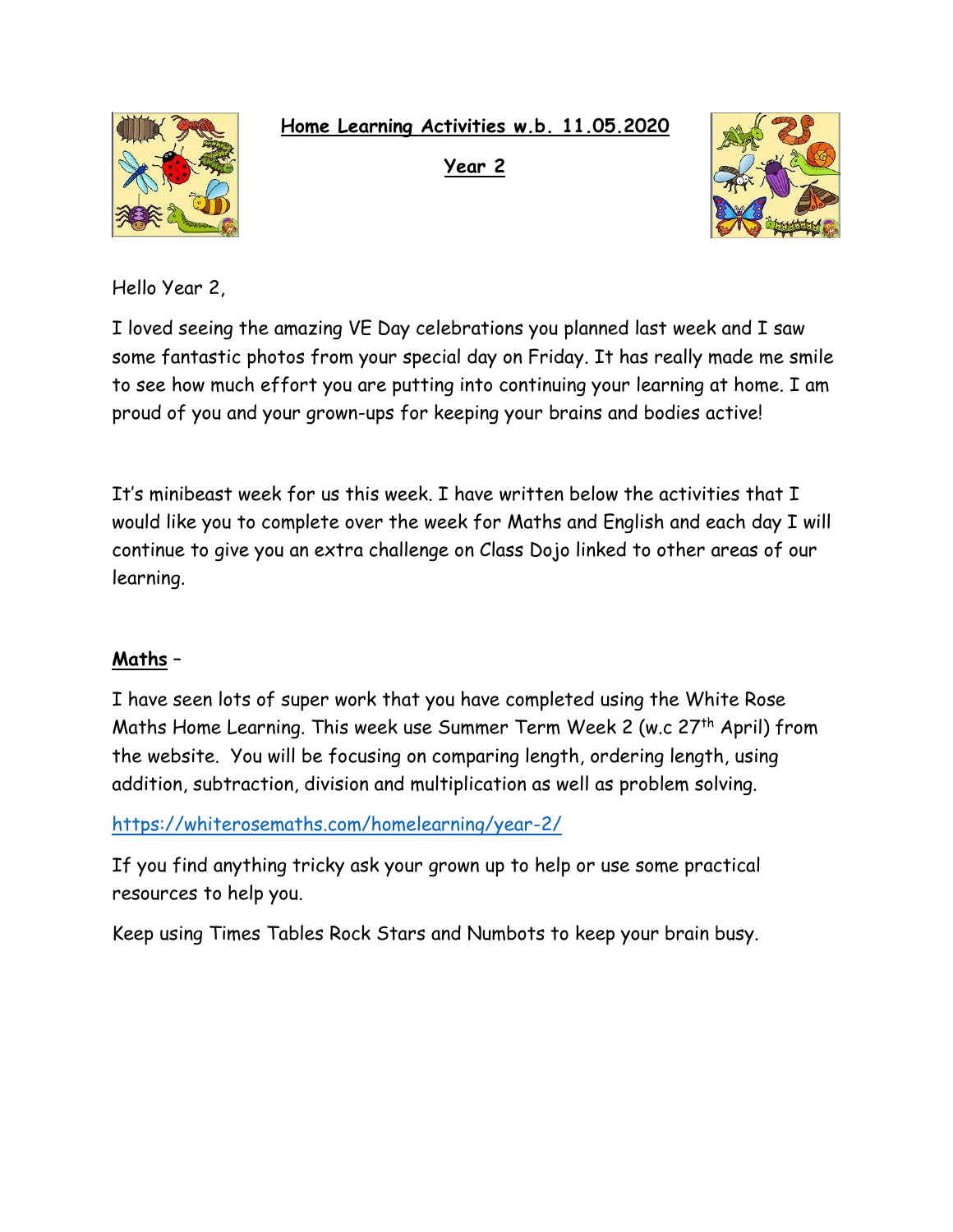### **English – Minibeast Reports**

This week we are focusing on Minibeasts so I would like you to become reporters and find out lots of information about Minibeasts before writing a report about a chosen minibeast or a variety of minibeasts.

We have written non-chronological reports in school so when it comes to writing your report you will need to remember the key features: Heading, introduction sub-headings and facts. I have added an example of these below to remind you.



### The North Pole  $^3$

The North Pole is the northernmost place on Earth and it was first visited by explorers in the early 1900s. The North Pole is not a country and it is not in a country. It is in the Arctic Ocean.

Lots of people think that the North Pole is on land but it isn't. The nearest piece of land is over 700 miles away. <sup>5</sup> The North Pole is actually covered in a very thick sheet of ice. The ice is so thick that it is possible to walk on top of it.

The sun is in the sky all day and all night during the summer months at the North Pole. The sun rises each year around 21" March and does not set again until around 21" September. This means that the North Pole is sometimes called 'The Land of the Midnight Sun' because the daylight is endless.

In the winter months, there is no sunlight at all at the North Pole. It is completely dark from when the sun sets in September until it rises again in March the following year.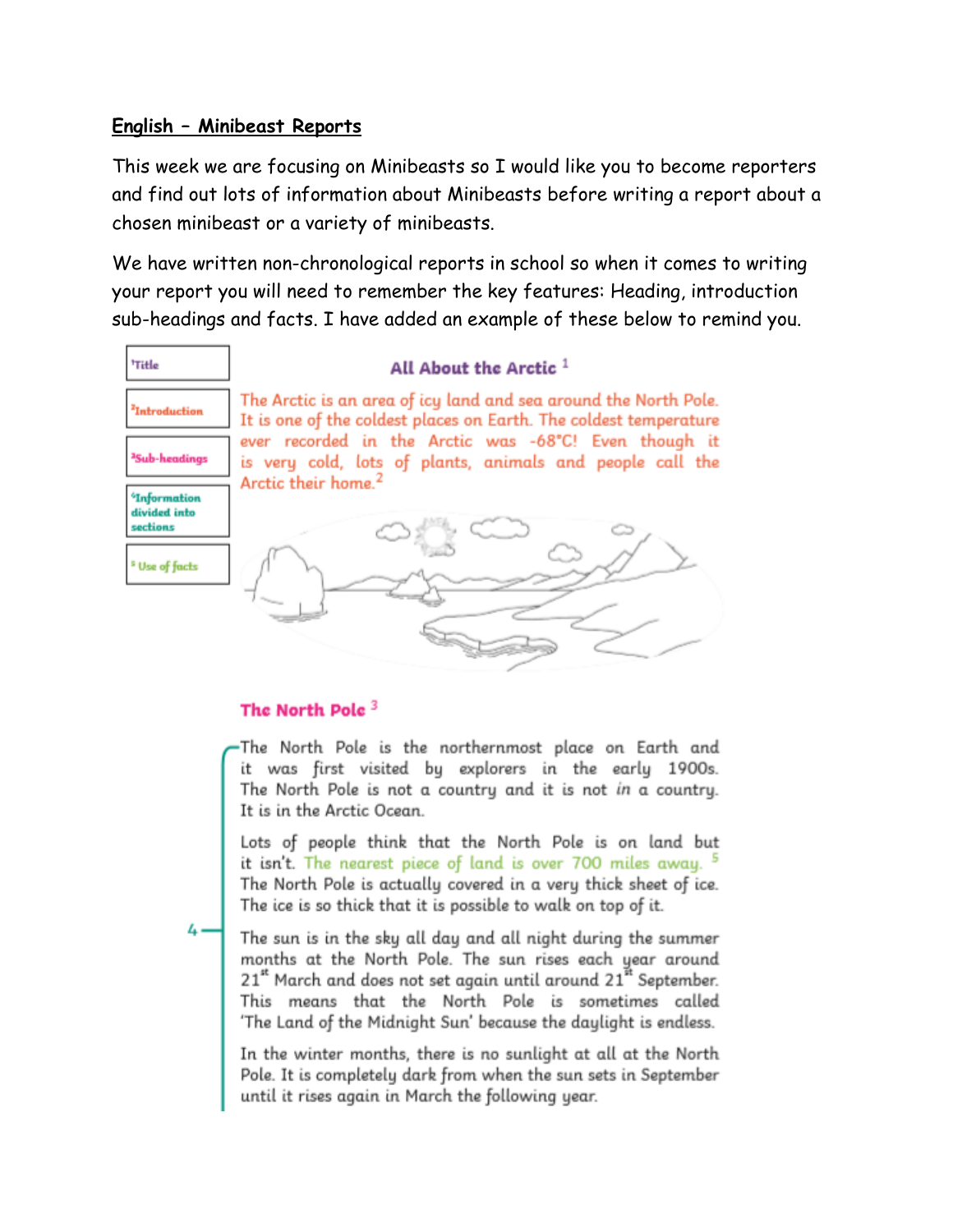## **English Activities –**

- Find out as many names of minibeasts as you can.
- Research facts about one (or more) of the minibeasts. Some things you might want to find out are:
	- o Where they live?
	- o What do they eat?
	- o What do they look like?
	- o Any other interesting facts.

When you research these facts record your information in note form not full sentences. We have practiced doing this lots in class.

- Using the minibeast names (nouns) you have found out can you add some adjectives to them to create expanded noun phrases e.g.
	- o The beautiful, yellow and black bee.
	- $\circ$  The furry, green caterpillar.
	- o The enormous, brown, wriggly worm.
- Practice using conjunctions (joining words) to write some sentences about minibeasts. The conjunctions we use in Year 2 are:
	- o and 'A spider has eight legs and most of them have eight eyes.'
	- o or 'Did you know a worm doesn't have a nose or any teeth.'
	- o but 'Most spiders have eight eyes but some species have six, four, two, or even no eyes.
	- $\circ$  so 'A butterfly has symmetrical wings so they are exactly the same on both sides.'
	- o when 'Ladybirds are black when they first hatch out.'
	- o if 'Ladybirds let out a yellow liquid if they are scared.'
	- $\circ$  that 'Honey bees are very social and live in colonies that can have tens of thousands of bees.'
	- o because 'Some people are scared of wasps because they can sting.'
- I would like you to write a report using what you have found out about minibeasts. I have added a copy of a report I wrote about worms to help you with the layout and expectation in your writing.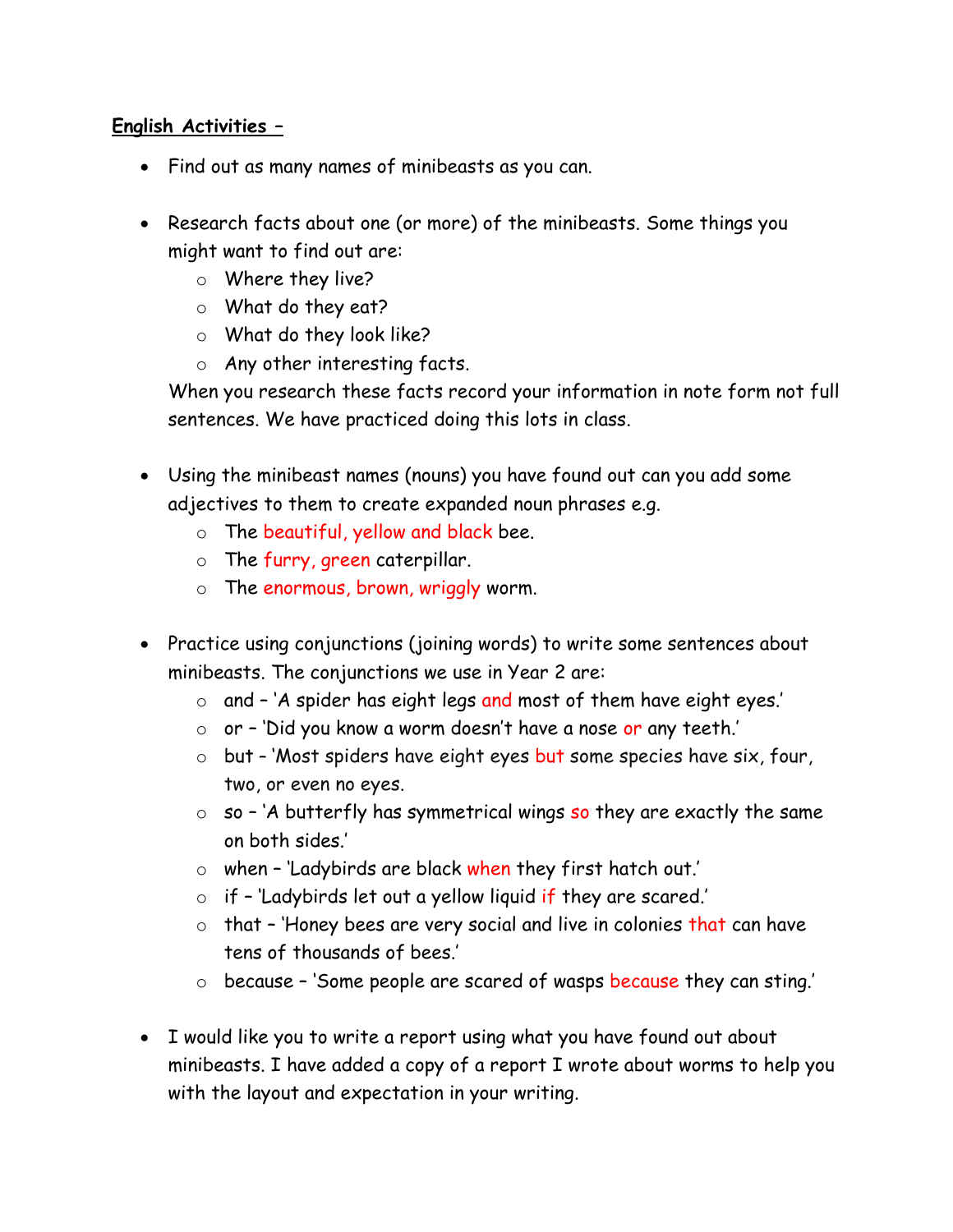In your report I would like to see you using:

- o Capital Letters, finger spaces and full stops.
- o Knowledge of spelling rules or your phonics sounds.
- o Correct letter formation and some handwriting joins.
- o Different sentence types (statements, exclamations, commands and questions)
- o Expanded noun phrases (like you have practiced in your activity to describe minibeasts)
- o Conjunctions to extend sentences (like you have practiced in the sentences you have been writing)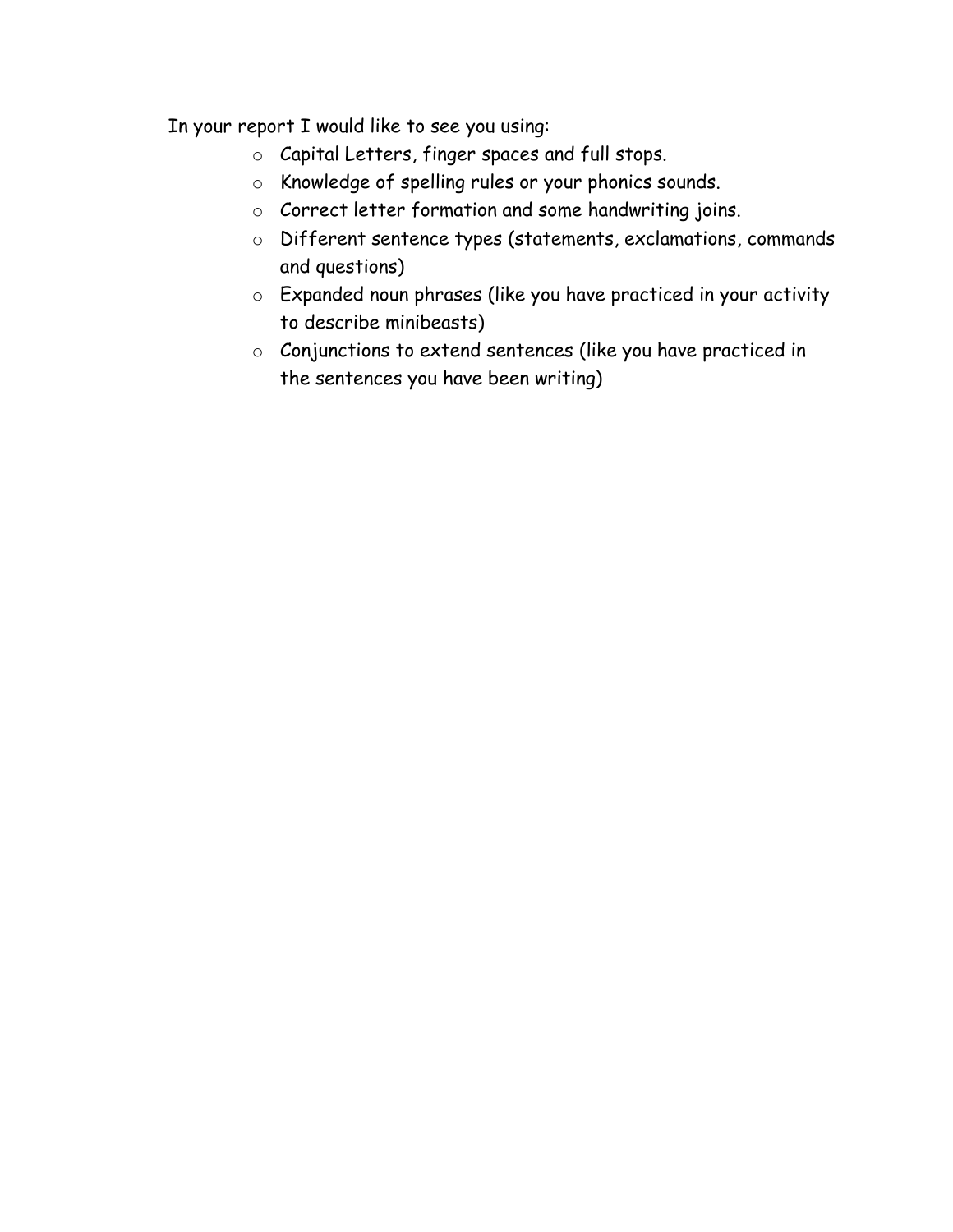## **Example Worm Report**

## **All About Worms**



Would you like to find out all about some wiggly worms? In this report you will find out lots of interesting facts about the wriggling creatures that live in the dark earth...

#### What do worms look like?

All worms look very similar but the adult worms are much longer and have a thick band around their bodies. Worms don't have any eyes but they do have special cells that let them know if they are close to the bright light. They have very sensitive skin and lots of little hairs all over their body. Did you know that worms don't have a nose or any teeth?

#### Where do worms live?



Worms like to live in the cold, damp ground. When it's very hot the soil gets very dry and the worms can't slither through it so a worm will wriggle down into the earth where it's still damp. If it's very cold the worms will wriggle down even further be-

cause they like to be well below the frost level.

#### What do worms eat?

What do you think earth wormseat? Worms eat extremely tiny stones and bits of grit that are found underground. Worms enjoy eating other things as well like rotting leaves, tasty flowers, old fruit and dead insects. The best time for a worm to eat is at night when it's cool. If a worm wants food they come above the wet, cold ground to find things to eat but they wriggle back down under the earth so they can eat it. The tiny stones or bits of grit help grind up

everything in the worm's stomach and then they poo it out!

I hope you've learnt lots of interesting facts about worms. What interesting little creatures they are!

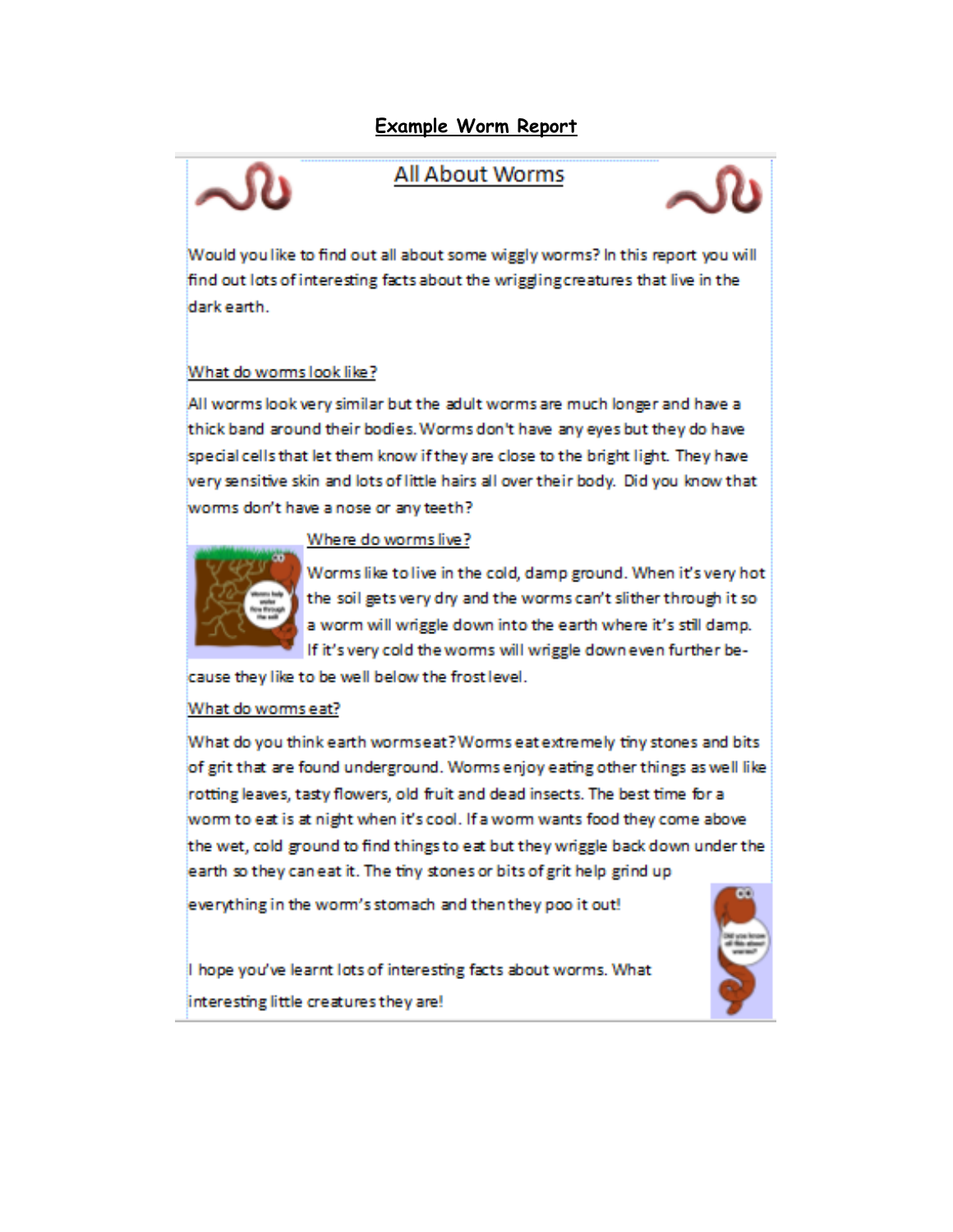### **Get Creative**

On this website you will find some lovely creative activities linked to minibeasts.

<https://www.woodlandtrust.org.uk/blog/2019/06/minibeast-activities-crafts/>

### **Spellings**

If you are in Mrs Hunter's Spelling group can you practice reading and spelling these words.

**want**

**watch**

**wander**

**quantity**

**squash**

**quality**

**squabble**

**squad**

**quad**

**quarrel**

If you are in Miss Nichols' Group can you practice reading and spelling these words?

**phonics**

**phone**

**alphabet**

**graph**